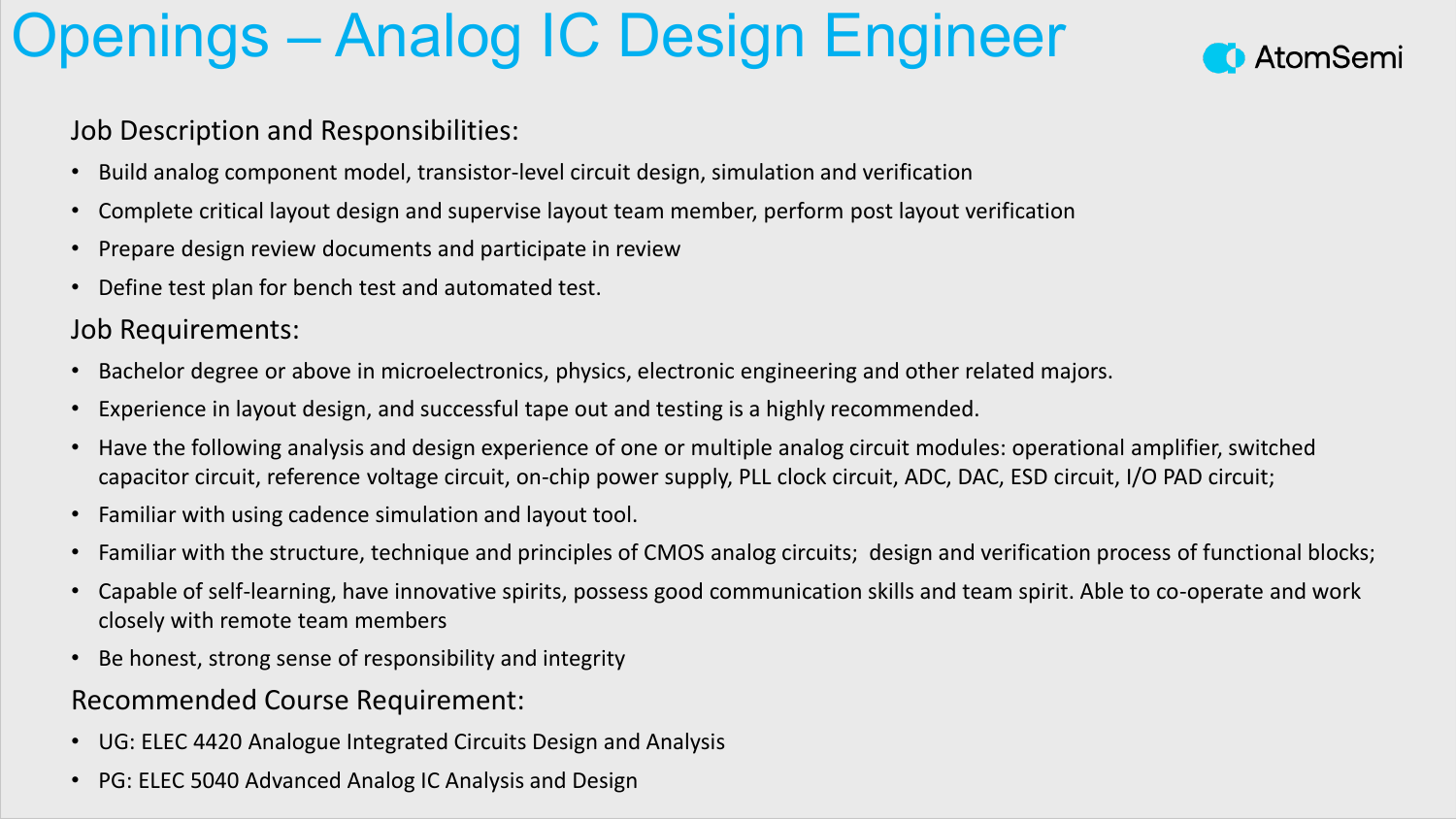## Openings – Digital IC Design/Verification Engineer

### Job Description and Responsibilities:

- Perform Logic Design, develop RTL codes and complete design verification for modules based on system specifications
- Complete logic synthesis and timing analysis. Perform post-synthesis verification
- Support back-end engineers for place and route of modules
- Support analog design engineer for mixed-signal co-simulation
- Prepare design review documents and participate in review
- Define test plan for bench test and automated test

#### Job Requirements:

- Bachelor degree or above in microelectronics, physics, electronic engineering and other related majors
- Have the design experience with ARM related modules, such as I2C, UART, GPIO, Single-wired port, memory interface etc, is considered to have advantage
- Familiar with Synopsys tools and Cadence tools;
- Capable of self-learning, have innovative spirits, possess good communication skills and team spirit. Able to co-operate and work closely with remote team members
- Be honest, strong sense of responsibility and integrity;

### Recommended Course Requirement:

- UG: ELEC 4410 CMOS VLSI Design
- PG: ELEC 5160 Digital VLSI System Design and Design Automation